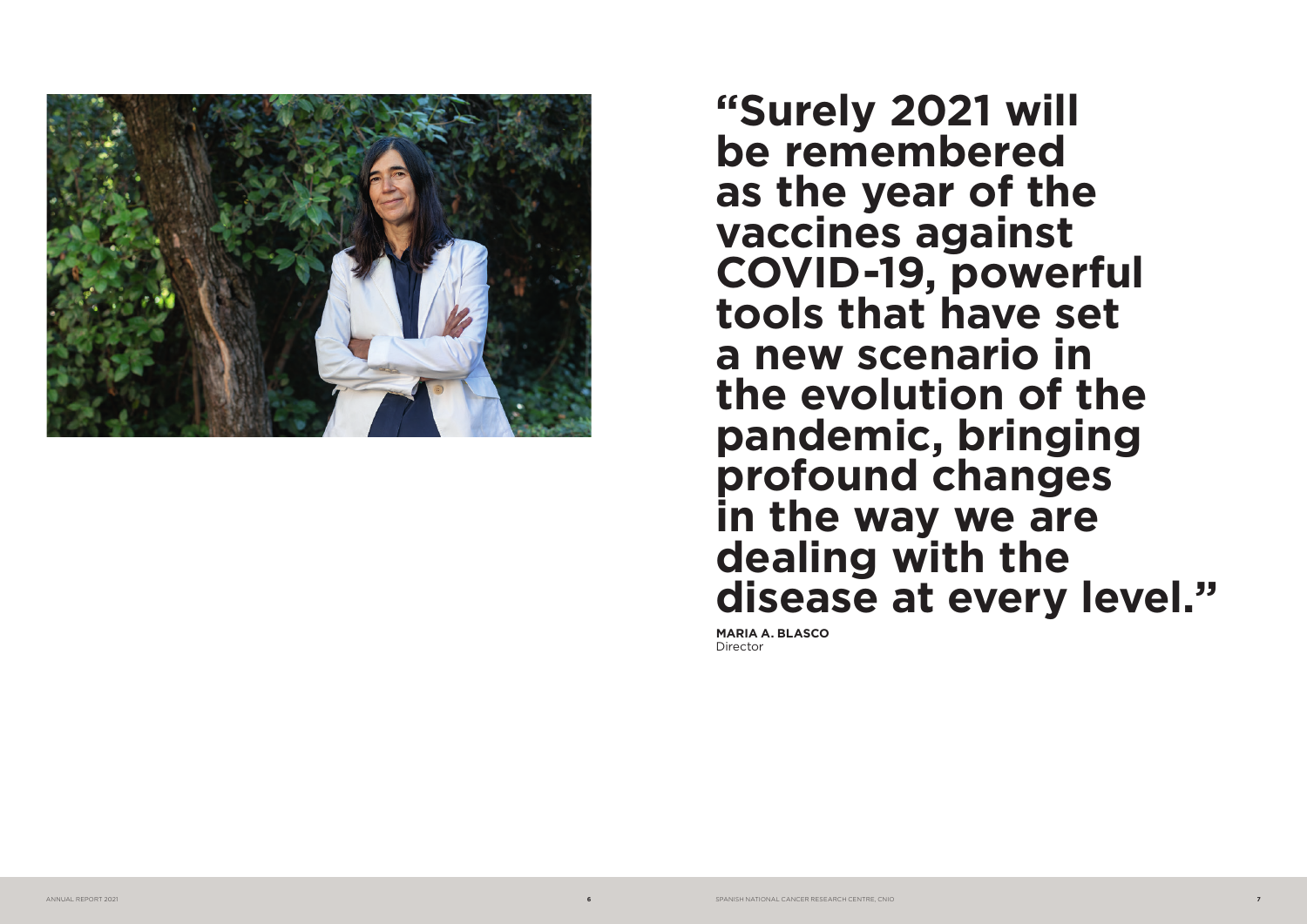Surely 2021 will be remembered as the year of the vaccines against COVID-19, powerful tools that have set a new scenario in the evolution of the pandemic, bringing profound changes in the way we are dealing with the disease at every level, in the workplace as well as in our daily life.

In 2021, CNIO researchers authored a total of 254 papers, 52 of which were published in journals with an impact factor between 10 and 15, and 43 publications in journals with an impact factor greater than 15. Therefore, this year was very productive in terms of the number of high-quality publications, which increased by 32% with respect to 2020. According to the *Nature Index,* considering our scientific contributions in the life sciences and healthcare field, the CNIO ranked second among cancer-focused institutions in Europe and holds the eighth position worldwide. These indicators provide a clear evidence of the success of our scientific efforts in basic and translational cancer research.

Our contribution to the fight against the COVID-19 pandemic continued this year through several Groups and Units at the Centre who are involved in projects focusing on different aspects, including the generation of humanised mouse models susceptible to SARS-CoV-2 infection; study of the role of short telomeres in the severity and sequelae of the Covid-19 disease ; the identification of genetic variants correlated with disease severity; the development of a new diagnostic method using phi29 polymerase amplification ; and the evaluation of drugs that can modulate the cytokine storm associated to SARS-CoV-2 infection. Obviously, the expertise in the study of the molecular and cellular mechanisms of biology can be useful not only to address cancer related issues, but other diseases as well.

Adapting the Centre to the constant evolution of science and the new emerging fields in cancer research, by recruiting new groups working at the forefront of science, is key to maintaining our competitive edge. Thus, in January 2021 a new Research Group joined the Molecular Oncology Programme, the Cancer Immunity Group, led by Maria Casanova, coming from the **TOTAL NUMBER OF PUBLICATIONS** 



Icahn School of Medicine at Mount Sinai Hospital, New York. This new Junior Group will contribute to boosting the activity of the CNIO in the immuno-oncology area.

On the other hand, as a consequence of the application of the internal policy related to the career development of the Junior Group Leaders at CNIO, which sets a limit of 8 years for their stay at the CNIO, Massimo Squatrito, Leader of the CNIO Seve-Ballesteros Foundation Brain Tumours Group, left the CNIO in October 2021 to join AstraZeneca in Cambridge ( UK ) as Associate Director Translational Medicine. After his successful stay at the CNIO where he made important contributions to the understanding of the biology of brain tumours and published in high impact journals, Massimo will continue his scientific career with an executive position in a multinational pharmaceutical company. We wish him the best of luck for his professional career in the future.

Upon the retirement of Javier Benitez, the Director of the Human Cancer Genetics Programme in 2020, an international search was launched for a new director to lead a new Cancer Genomics Programme. The new programme will incorporate the Groups and Units from the former programme, together with other Groups that use biocomputational tools for the study of cancer, currently under the Structural Biology Programme. This area has the support of Raúl Rabadán, Professor in the Department of Systems Biology and Biomedical Informatics and Director of the Center for Topology of Cancer Evolution and Heterogeneity of Columbia University ( New York, USA ). In July 2021, Raúl was appointed as Adjunct Professor at the CNIO, an honorary appointment that allows him to maintain an official link with the Centre, reinforcing the presence of the CNIO in the field of computational biology approaches to cancer research.

In 2021, a new Head of the Familial Cancer Clinical Unit joined the CNIO, after the retirement of Miguel Urioste. We thank him for his dedication and placing the CNIO as a reference in the field of familial cancer genetic diagnostics. The new Head, Maria Currás, is an M.D./Ph.D. with a strong background in clinical genetics, who moved from the *Clínica Universitaria de Navarra* in Madrid to the CNIO in January 2022.

The relevance and broad scope of our innovation activities represent another meaningful indicator of the social impact of our scientific activities. In June 2021, a new Director of the Innovation Area joined the CNIO, after an international search put in place upon the departure of the previous director in 2020. The new Director, Roke Iñaki Oruezabal, was previously Director of Development and Innovation of the "*Red Andaluza de Diseño y Traslación de Terapias Avanzadas*" ( RAdytTA ), an organisation of the Andalusian Regional Government, and he brings broad experience in the private sector at the level of biotechnological companies and consultancy.

In 2021, the CNIO filed as many as 12 priority patent applications, 3 requests of divisional patents, and 2 PCT applications for international extension, protecting our intellectual property assets. Also, our efforts in promoting collaborations with industry resulted in about €3M secured through research agreements ( an amount 20% higher than in 2020 ). As much as 65% of CNIO agreements with the private sector were established with international entities. This is a clear reflection of the leadership and influence of the CNIO and our researchers worldwide.

Furthermore, we continue supporting and promoting the participation of CNIO researchers in national and international calls from public agencies and private foundations that fund projects with a strong innovation component. Thus, in 2021 there has been a very active participation in the new National *AEI* Innovation calls, cofunded by the EU Reconstruction Funds "NextGenerationEU". Two "Proof of Concept" projects have been awarded : a project lead by Héctor Peinado to develop THX-B as a novel anti-metastatic agent, and another project lead by Maria S. Soengas to study the reactivation of the immune system in cancer via MIDKINE. Furthermore, two " Strategic Lines " projects have been awarded involving Marcos Malumbres: a collaboration with Pharmamar to generate a micrometastases-on-chip platform, and a partnership with *CSIC*, *Hospital Universitario 12 de Octubre* and MECWINS SA to give rise to an optoplasmonic immunoassay platform for early detection of breast cancer. Besides that, 4 CNIO Caixa*Impulse* projects are ongoing.

Our drug discovery programme ( Experimental Therapeutics Programme ) continues working on the co-development of drug candidates from novel targets validated by CNIO investigators, contributing to the generation of new therapeutic agents to fight cancer and ageing-related diseases, which also represent assets for the CNIO. By the end of 2021 the CNIO signed an agreement with the US-based company TOTUS Medicines, by which we licensed them a family of patented PI3K inhibitors developed by the Programme, which has represented a significant upfront payment, plus potential additional income for milestones and royalties.

Our training programmes are one of the key features of the Centre, as an essential part of our mission. To provide training to the new generation of highly skilled researchers is a priority for the CNIO, and we warmly thank our sponsors as they contribute to supporting all our training initiatives.

During 2021, Raúl Rabadán, from Columbia University in New York ( USA ), was beneficiary of the *Jesús Serra* Foundation's Visiting Researchers Programme. In addition, Ashwag Mukhtar, from Alneelain University, Sudan, was awarded a grant from the " Science by Women " programme of the *Mujeres por Africa* Foundation, as Visiting Scientist, to

**Maria A. Blasco** Director

## **FOREWORD**